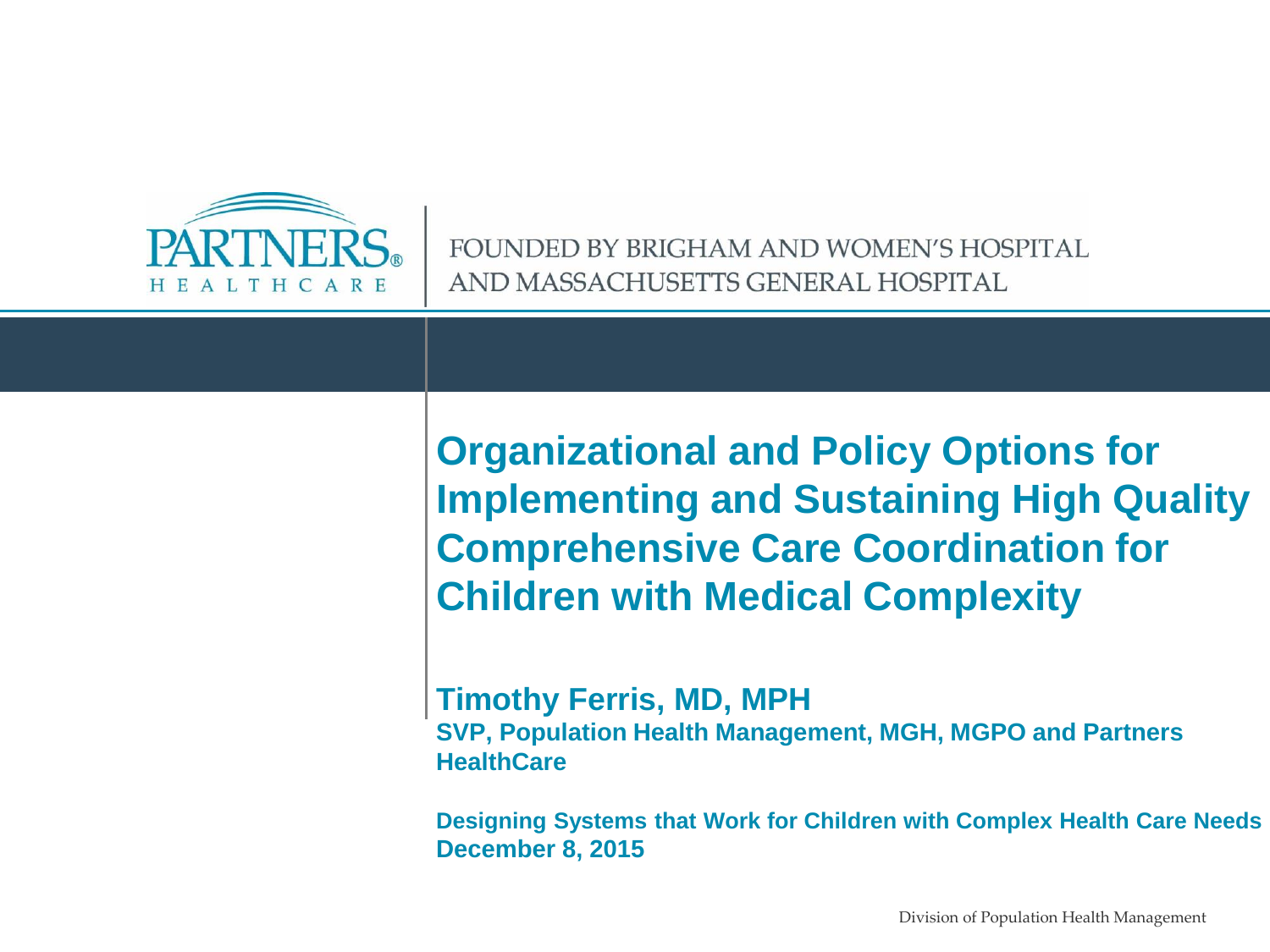## **Background**

- Children with medical complexity (CMC) require particularly specialized and intense medical and community services.
- Although only about 0.4 to 2.3% of all children are medically complex, they consume more healthcare resources than their counterparts.
- **Primary care providers may feel uncomfortable caring for CMC for the** following reasons:
	- Lack of specialized knowledge and familiarity with various community, governmental, and educational resources
	- Lack of time and assistance to become familiar with above and develop and maintain relationships with organizations
	- Risk that CMC patients would consume a large amount of a practice's resources for chronic condition management and care coordination

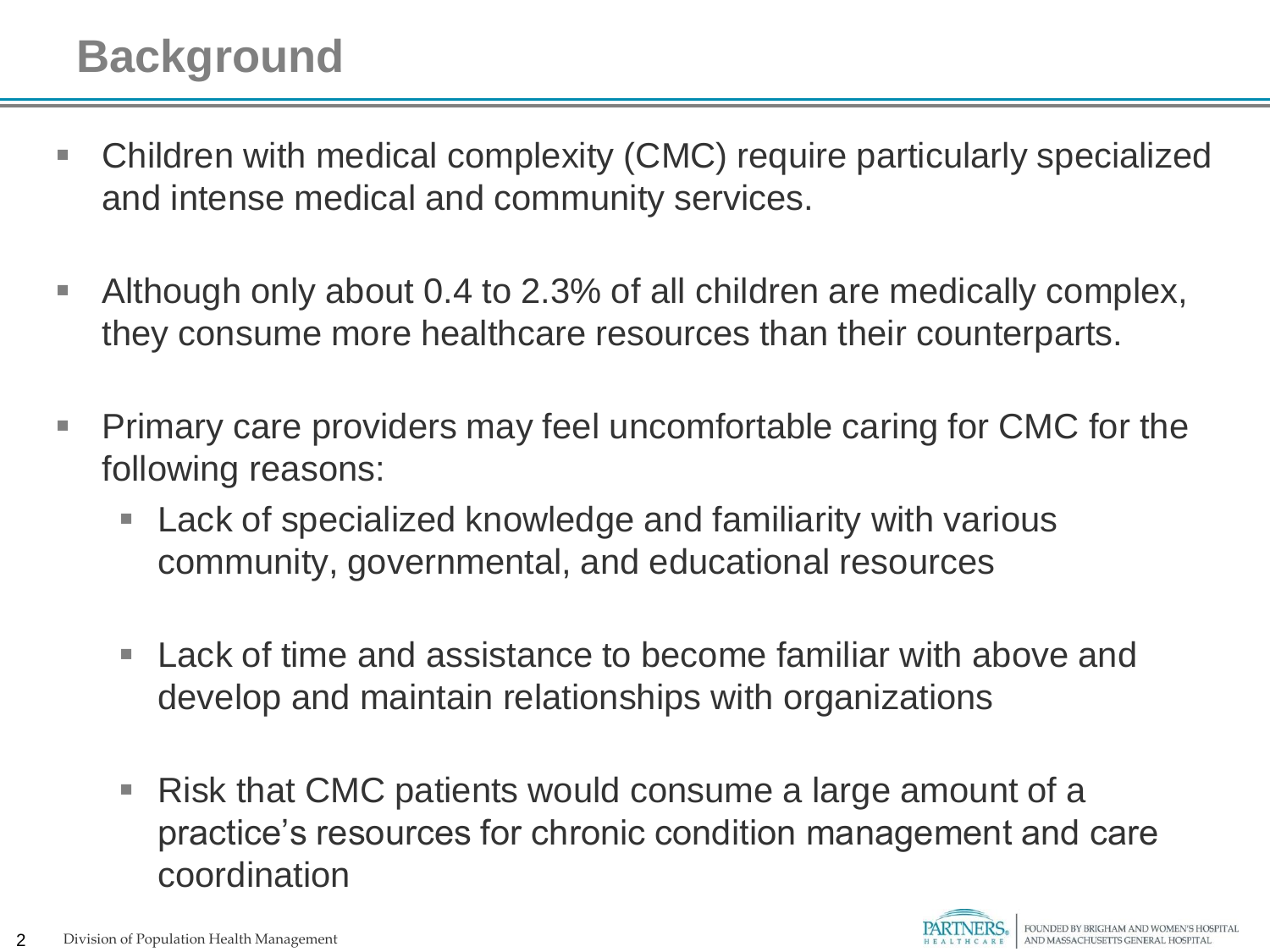## **Care coordination for CMC requires greater skills and resources**

- Care coordination skills for CMC differ from children with more common conditions (e.g. asthma and obesity).
- **Caring for CMC requires:** 
	- Greater communication with medical specialties, schools, and specialized education services and community agencies.
	- Transitioning children into adulthood may involve:
		- **Examplexities of guardianship**
		- **EXTERGHTM** Alternative living arrangements
		- Finding adult physicians comfortable with caring for these childhood diseases in adults

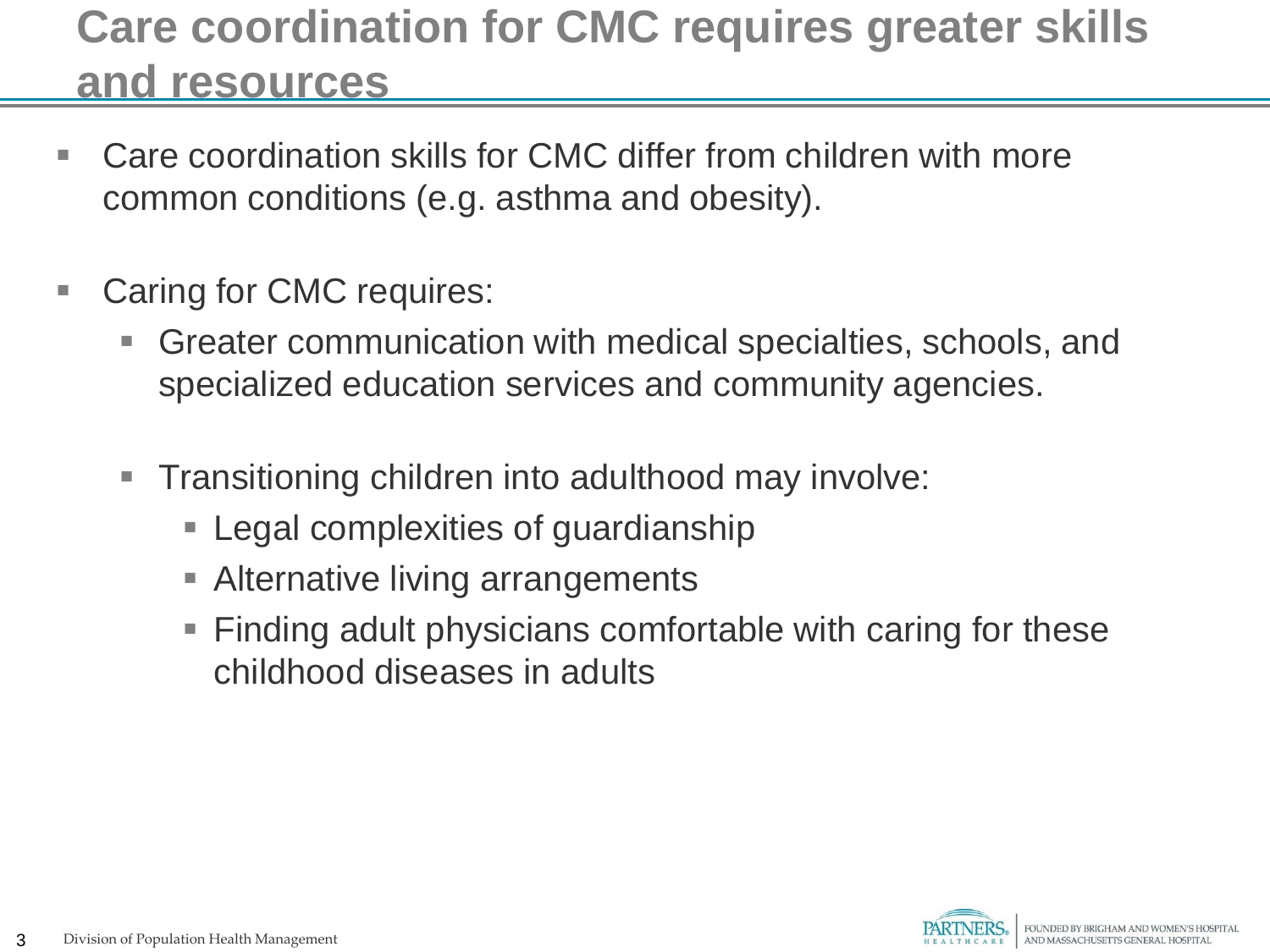# **Medical and community support services**

#### **Medical Services**

- •Hospital-based specialty care
- •Pharmacy supplies
- •Home healthcare supply companies
- •Outpatient and rehab programs (speech, physical, occupational)
- •Mental health providers
- •Palliative care services
- •Home nursing programs/patient care attended programs
- •School nurse/school-based medicine

### **Community Support Services**

- •Respite care
- •Medical child care services
- •Special education programs/out placement schools
- •Childcare options
- •Supplemental security income program
- •Title V programs
- •Palliative care programs
- •Community and foundation supported activities/services
- •Sibling and parent support groups
- •Specialized play groups/adaptive physical activity programs

Challenges:

- Complex network of state and local government agencies
- Differing enrollment criteria, cost, service delivery capacities, etc.
- Availability of resources changes over time
- **Difficulty gaining enough** knowledge about each service and keeping up with changes

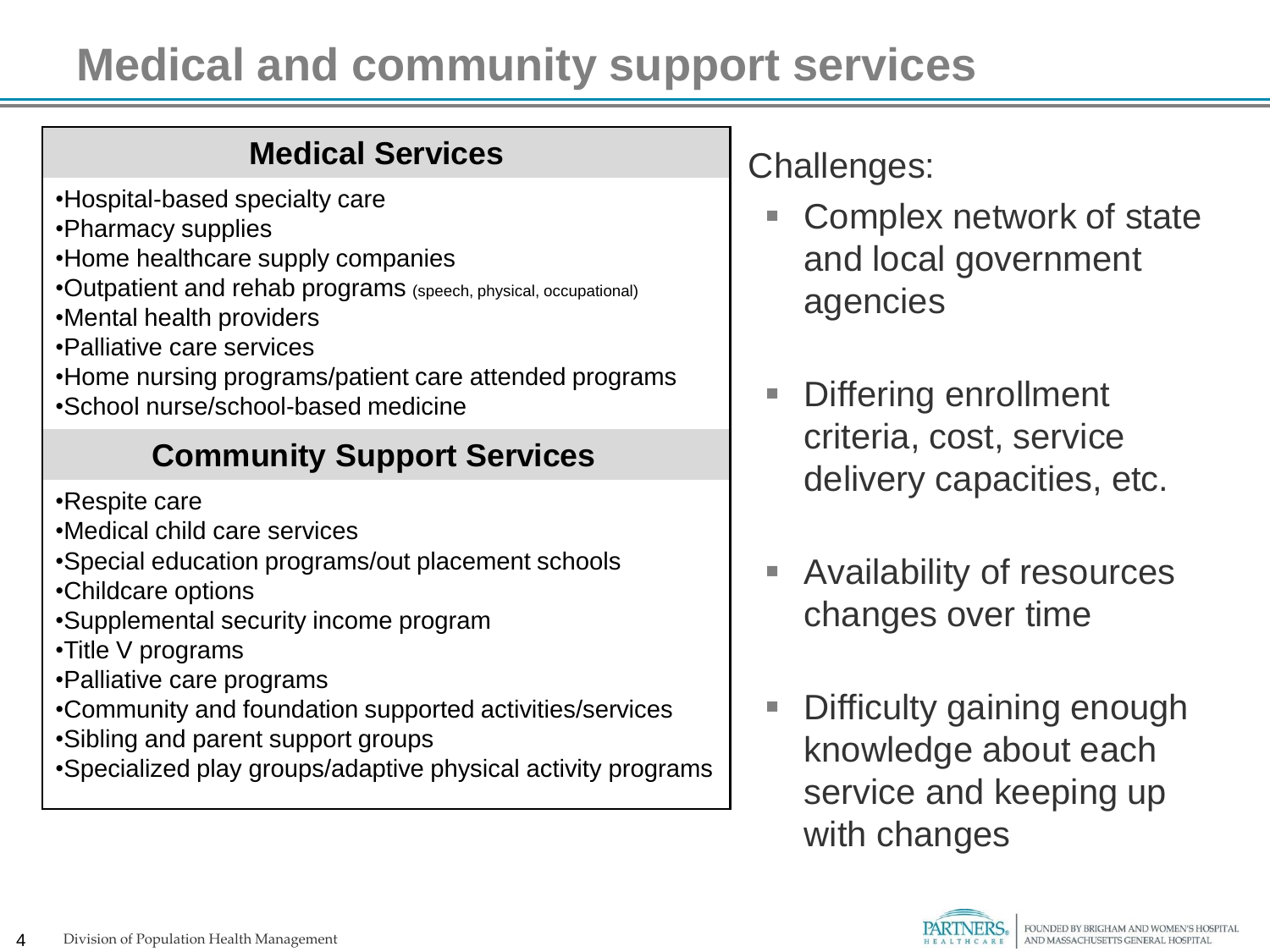## **Current models of care coordination**

- 1. Hospital or specialty-based program for CMC
- 2. State-level case management
- 3. Care coordinator employed by a single primary care practice
- 4. Care coordinator provided by integrated healthcare delivery system via contract with insurer

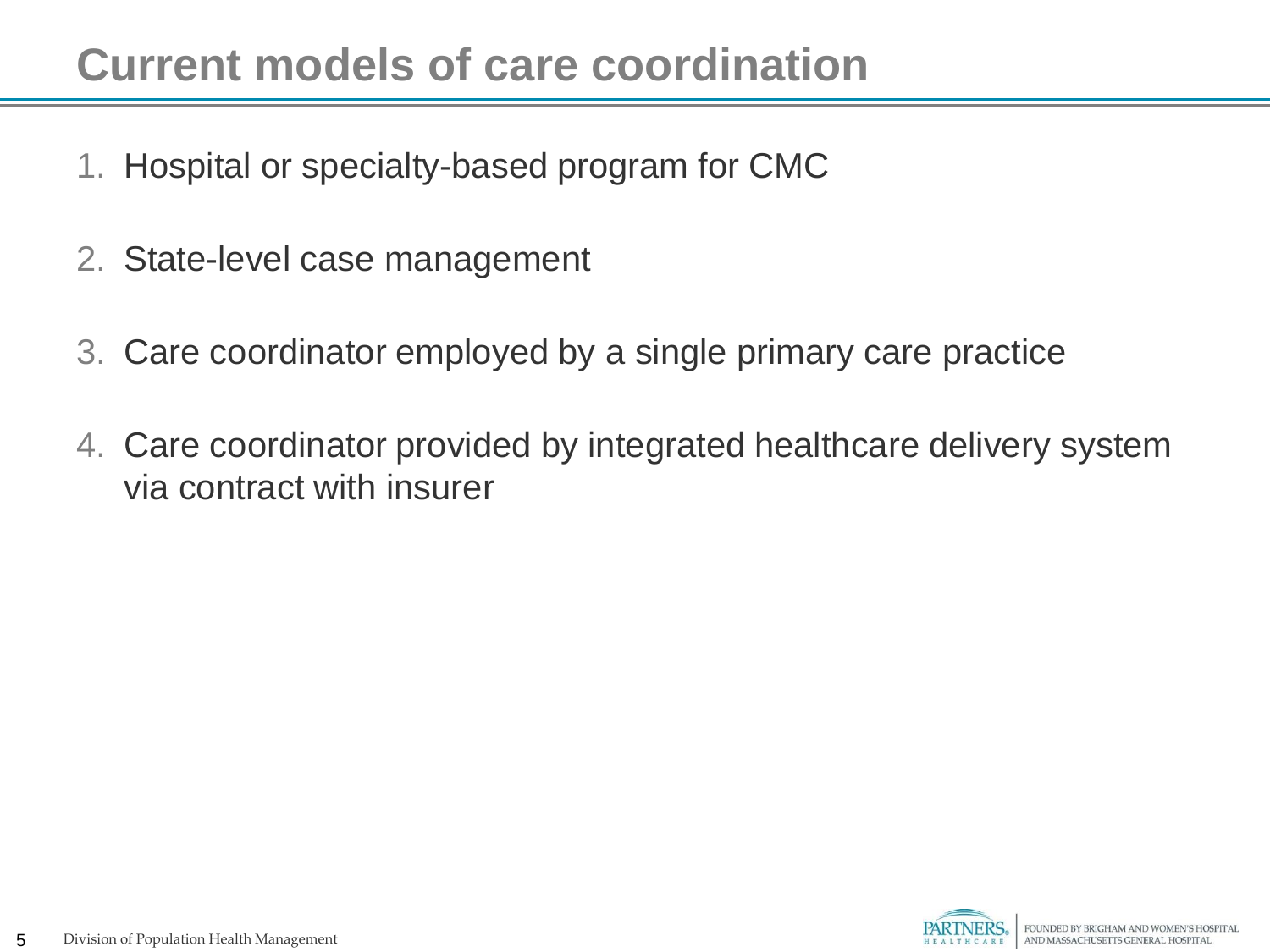## **Current models: Strengths and challenges**

| <b>Model</b>                                                                                                   | <b>Service strengths</b>                                                                                                                                                                                                                                                                                                                          | <b>Service challenges</b>                                                                                                                                                                                                                                                                                                                                                                               |
|----------------------------------------------------------------------------------------------------------------|---------------------------------------------------------------------------------------------------------------------------------------------------------------------------------------------------------------------------------------------------------------------------------------------------------------------------------------------------|---------------------------------------------------------------------------------------------------------------------------------------------------------------------------------------------------------------------------------------------------------------------------------------------------------------------------------------------------------------------------------------------------------|
| 1. Hospital-or<br>specialty-based<br>program for children<br>with medical<br>complexity                        | .Providers have inside knowledge of<br>services within the hospital<br>•Ease of communication between<br>program and specialists<br>.Option to provide inpatient services<br>•Staff have expertise in medical<br>complexity                                                                                                                       | . Lack of natural connection to primary care<br>. Lack of connection with local community<br>resources, since programs likely draw<br>from a large geographical area<br>•Some patients likely travel long distances<br>to hospital for appointments<br>. Perverse incentives for hospital to fund<br>such a program if it results in decreased<br>utilization of hospital services                      |
| 2. State-level case<br>management                                                                              | •Case managers specialize in medical<br>complexity<br>•Knowledgeable about public<br>programs/resources<br>•Can provide care across payer spectrum<br>• Potentially more oversight by<br>public/patient groups                                                                                                                                    | . Lack of natural connection with primary<br>care and specialty providers<br>•Potentially inflexible enrollment criteria<br>that is set by the agency<br>·Less knowledgeable about private<br>community resources<br>.No business case for privately insured<br>patients<br>. Little ability for electronic record sharing<br>with primary care<br>.May have limited knowledge of medical<br>complexity |
| 3. Care coordinator<br>employed by a single<br>primary care practice                                           | •Strong connection with primary care<br>practice<br>.Care coordinator can serve other family<br>members if also seen in the practice<br>. Familiarity with local community and able<br>to develop personal relationships with<br>agencies to facilitate referrals<br>. Primary managed by practice so can<br>change depending on practices' needs | .Less familiarity with state and hospital-<br>level programs targeted toward children<br>with medical complexity<br>. Unless practice is large, may not have<br>the volume to maintain expertise and<br>relationships with programs/entities that<br>serve children with medical complexity                                                                                                             |
| 4. Care coordinator<br>provided by<br>integrated<br>healthcare delivery<br>system via contract<br>with insurer | · Strong specialization in issues related to<br>complex care<br>. Ability to see all claims/utilization and<br>track over time                                                                                                                                                                                                                    | • Less connection with primary care,<br>especially of practice has only a few<br>patients with certain insurer<br>• Less connection with tertiary care,<br>community programs and agencies<br>• Little oversight/influence by patient                                                                                                                                                                   |

Division of Population Health Management 6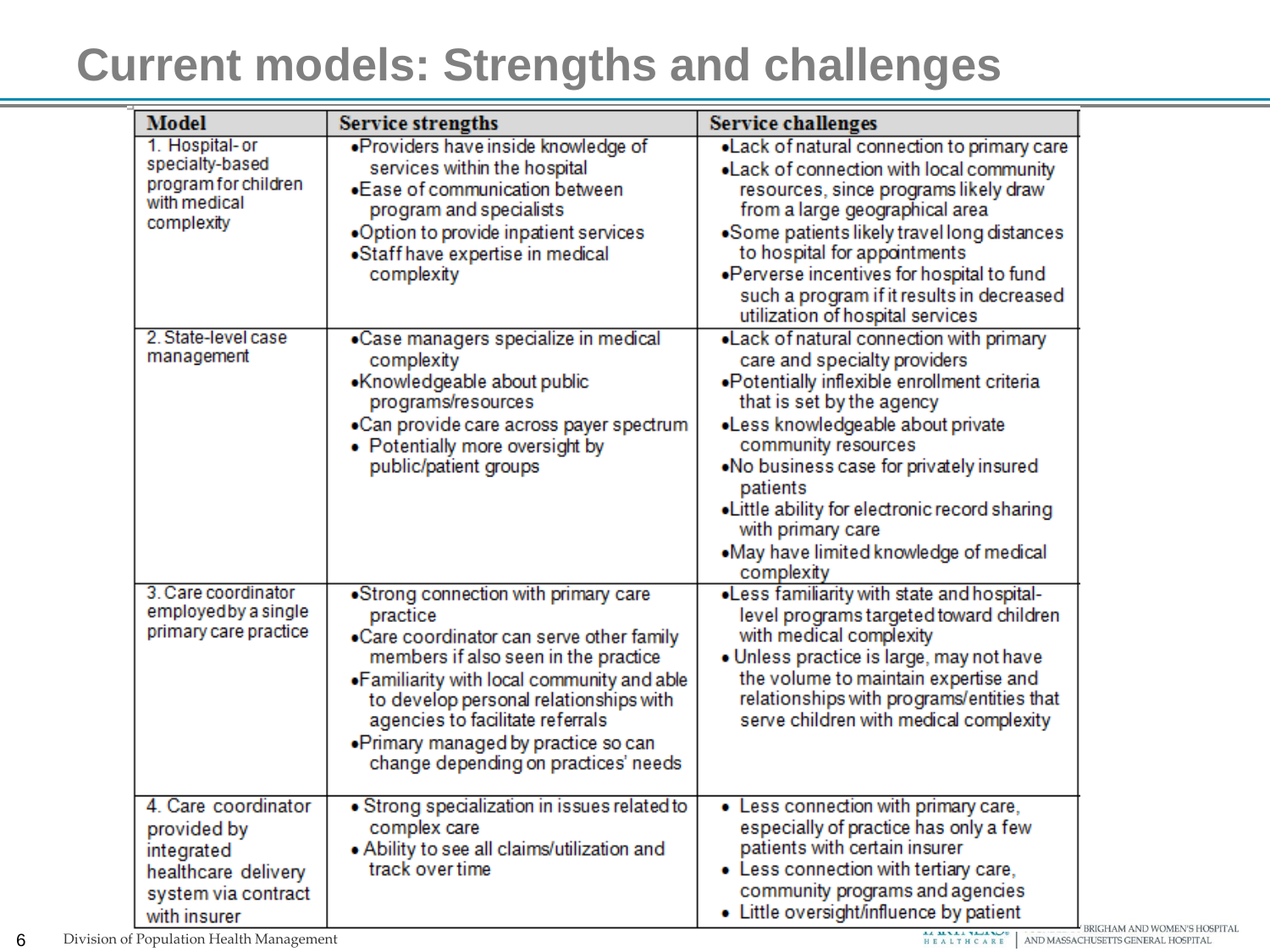## **Current models: Financial drivers**

#### **Hospital-or specialty based program for CMC (funder = hospital)**

- **If utilization decreases, perverse incentives for institutions reimbursed by service**
- Potential way to attract patients/donors to hospital
- Possibly increase workplace satisfaction and reduce turnover
- **State-level case management (funder = MCHB Title V or Medicaid)**
	- Service level sensitive to revenue streams/budget cuts
	- **Incentive to reduce utilization but only for patients with public insurance**
- **Care coordinator employed by a single primary care practice (funder = practice revenue)**
	- Little to no financial incentive under FFS model to coordinate
	- May be sacrificing other resources to target larger populations (e.g. obesity, immunization) to benefit a small number of patients
- **Care coordinator provided by integrated healthcare delivery system via contract with insurer (funder = insurer via contract with network)**
	- $\blacksquare$  Incentivized to reduce utilization
	- Disincentivized to provide services unlikely to affect utilization, or to patients with non-modifiable utilization patterns

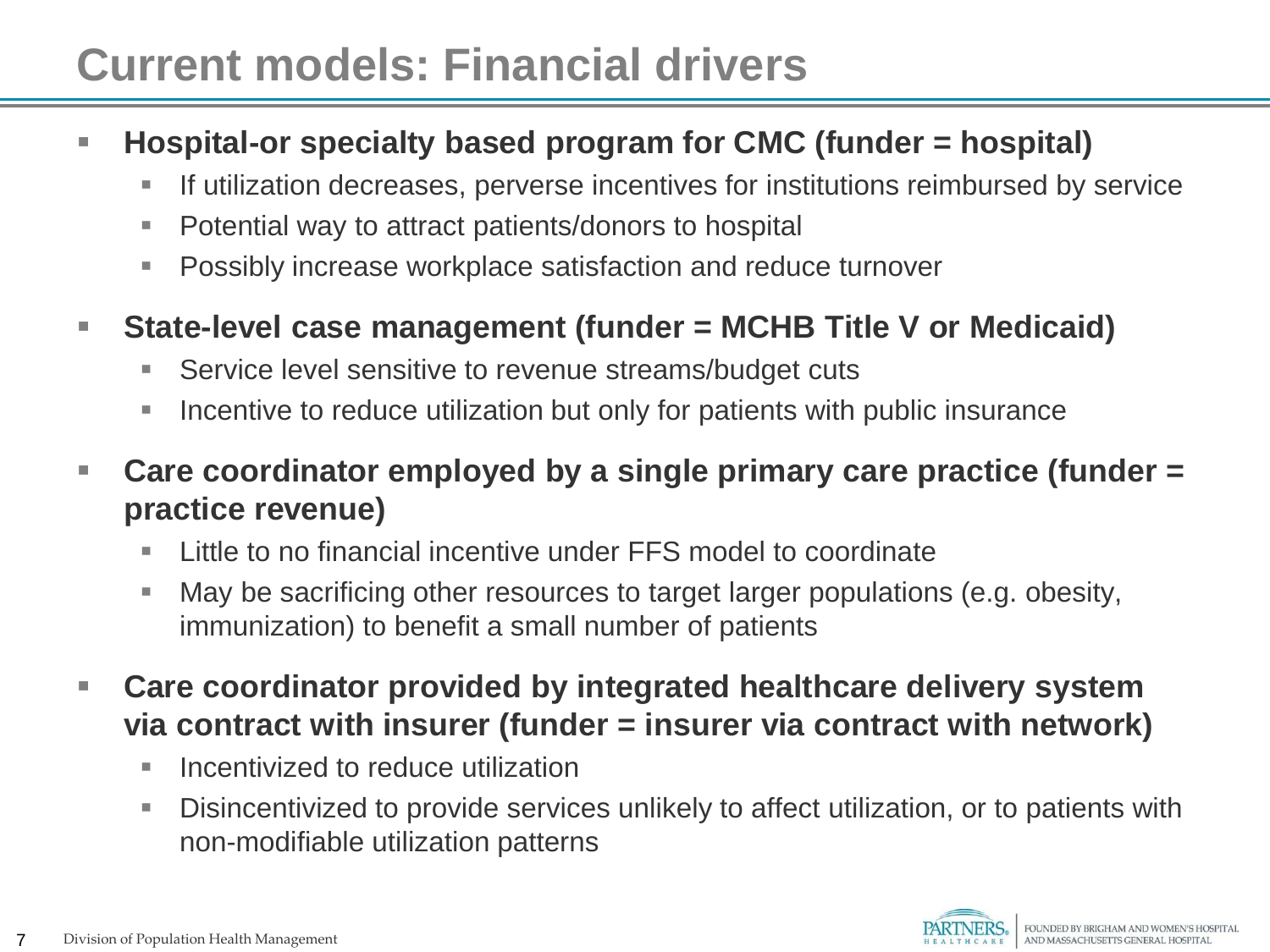# **Proposed model of care coordination for ACOs**

- Although the current models work well for many clinical situations, smaller primary care practices and family medicine practices would benefit from an additional model:
	- **Shared care coordinator over several practices**
- The care coordinator serves several functions:
	- **Provides a working and extensive knowledge of the services available** for CMC with a certain patient catchment area
	- **Facilitates and organizes communication** between providers, families, and services
	- **Screens and links families to appropriate resources** and offers advice on how to best advocate for their child and navigate the system
	- **Facilitates written care plans**, connects families with support groups
	- **Conducts pre-visit planning sessions** to help establish thoughtful agendas prior to health maintenance exams

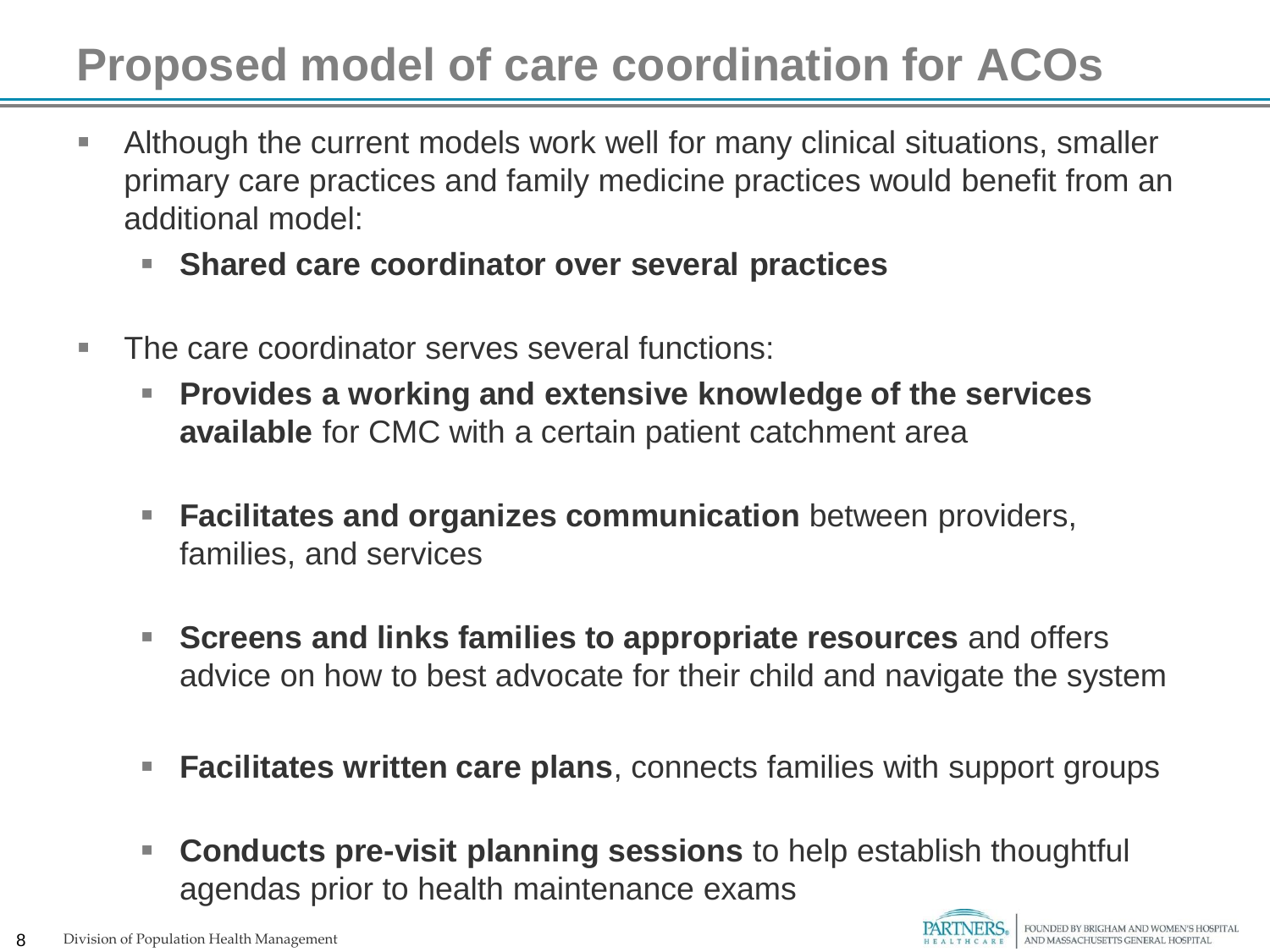## **Program capacity and structure**

- Reasonably manage 200-300 active patients with moderate to severe medical complexity at a time:
	- Prevalence of medical complexity  $\sim$  1.5% and panel size for full time pediatrician 1,500-2,000 (22 to 38 CMC)
	- A single care coordinator could cover medically complex patients for about 8-10 FTEs
	- Number of cases would vary inversely with the number of practices a care manager is affiliated with
- **Maximum # of practices: 10-12 for one care manager**

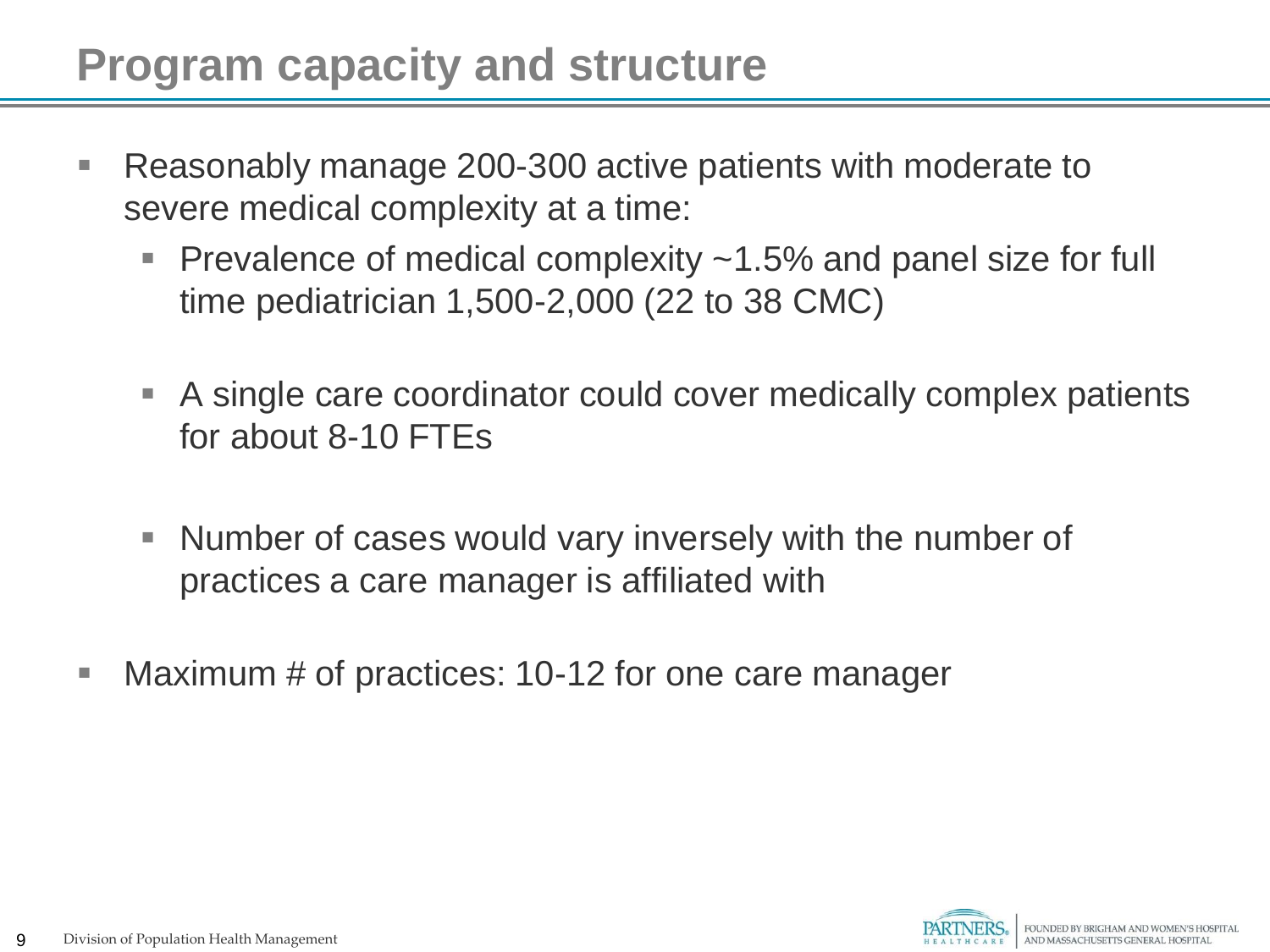## **Important considerations for implementation**

- Care coordinator should be well-connected, well-integrated, and at least partially co-located, in the primary care practice to foster teamwork.
- Responsibilities of practices, care coordinators, and community partners should be well-delineated.
- **Threshold for referral should be flexible and family-centered such that** pediatricians and families can decide whether care coordination services are needed.
- The care coordinator would have his or her time protected for coordination activities and be free from responsibilities elsewhere in practices.
- The care coordinator would be managed primarily by the practices themselves so that job responsibilities can be flexible and consistent with practices' overall mission and other competing or complementary initiatives.

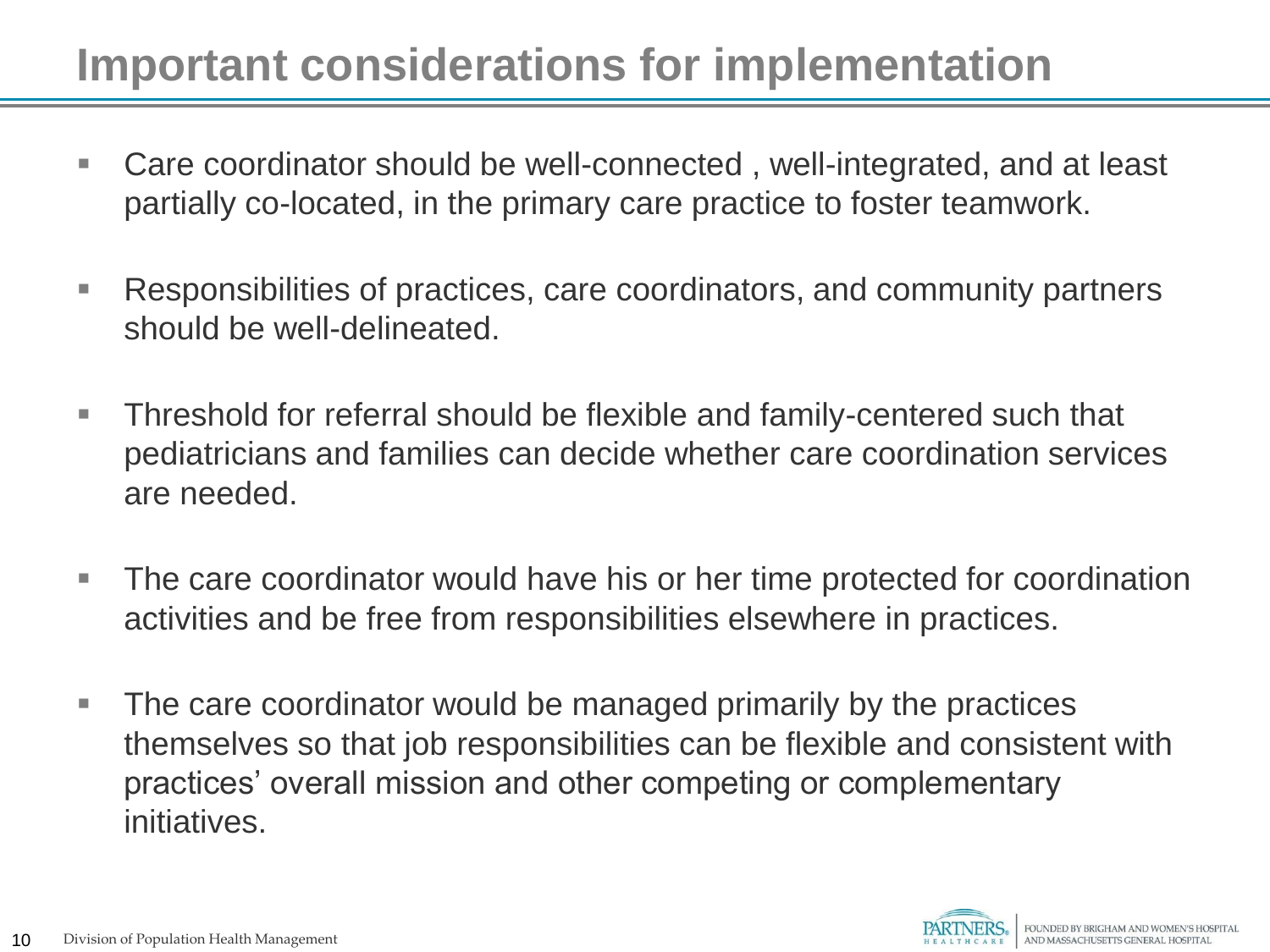### **Barriers to implementation**

- **Building the case for prioritizing funding for this position**
- Creating a funding mechanism by which multiple practices can share a resource

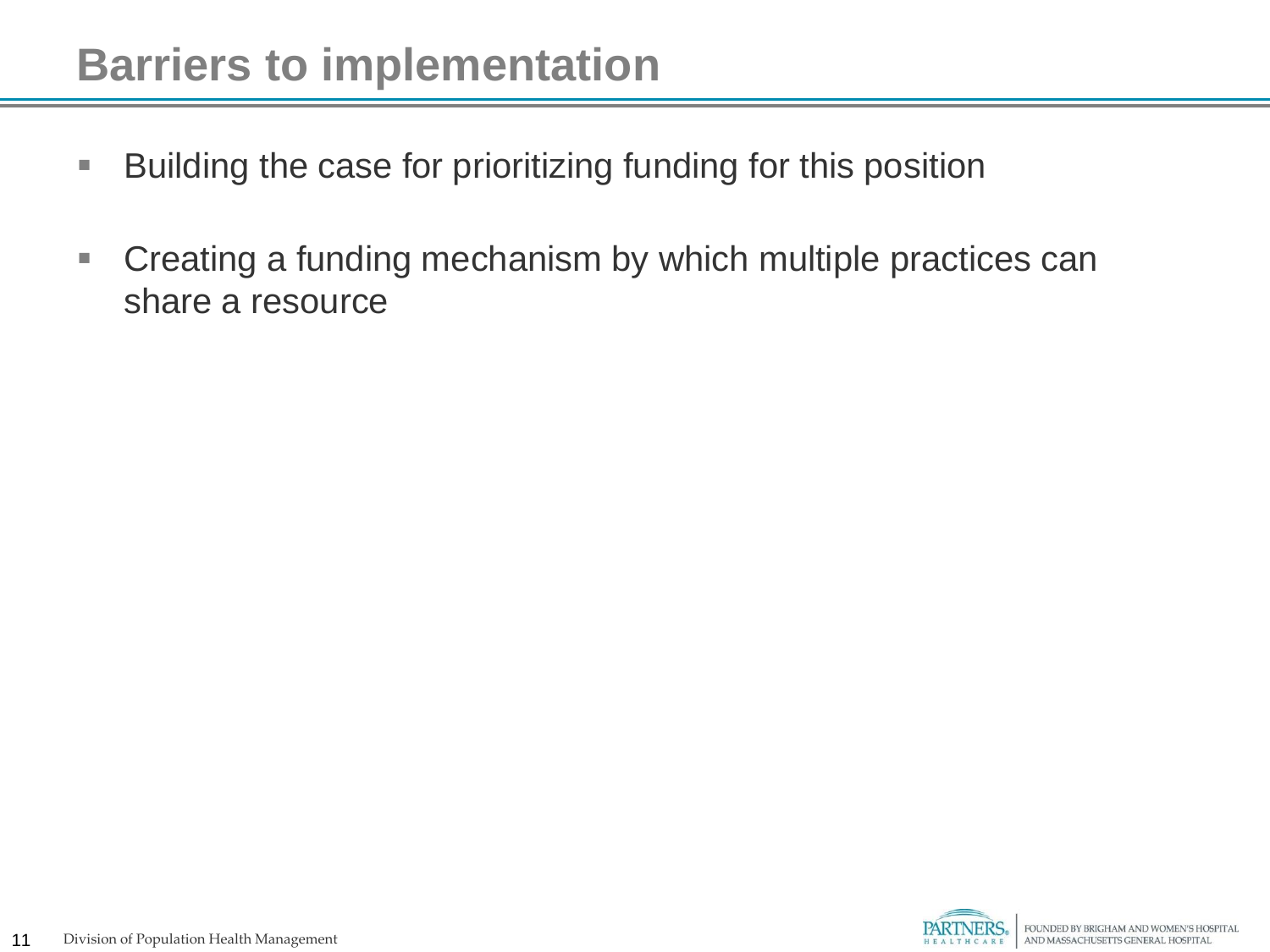## **Partners pediatric high risk care program**

| Launch Date          | November 2013                                                            |  |
|----------------------|--------------------------------------------------------------------------|--|
| <b>Staffing</b>      | 1 clinical manager and 5 RN care managers                                |  |
|                      | 2 social workers                                                         |  |
|                      | Medical director and pedi psychiatrist                                   |  |
|                      | Pharmacist and CRS support available for consult                         |  |
| <b>Patient Panel</b> | 3,260 total patients reviewed (as of Nov 2015)<br>$\bullet$              |  |
|                      | 52 pediatric practices have care manager assigned and patients validated |  |
|                      | 280 patients enrolled in the program                                     |  |
| Care Model           | Initial Care Manager Assessment<br>$\bullet$                             |  |
|                      | Patient and Family focused Care Plan                                     |  |
|                      | Social Worker Assessment Tool                                            |  |
|                      | Payer blind opt-in for select practices rolled out in October 2015       |  |
| IT                   | • Assessments and care plans available in the care management system     |  |
|                      | An icon in the EMR alerts pediatrician of high risk patient              |  |
|                      | Email notifications sent to care managers and pediatricians              |  |
|                      | Live on Epic for initial launch, on-going roll-outs anticipated          |  |
| Innovations          | Transition to adult care innovations pilot in progress                   |  |
|                      | Patient TRAQ survey used to identify gaps in transitions knowledge       |  |
|                      | Short videos (vidscrips) used for patient education about transitions    |  |

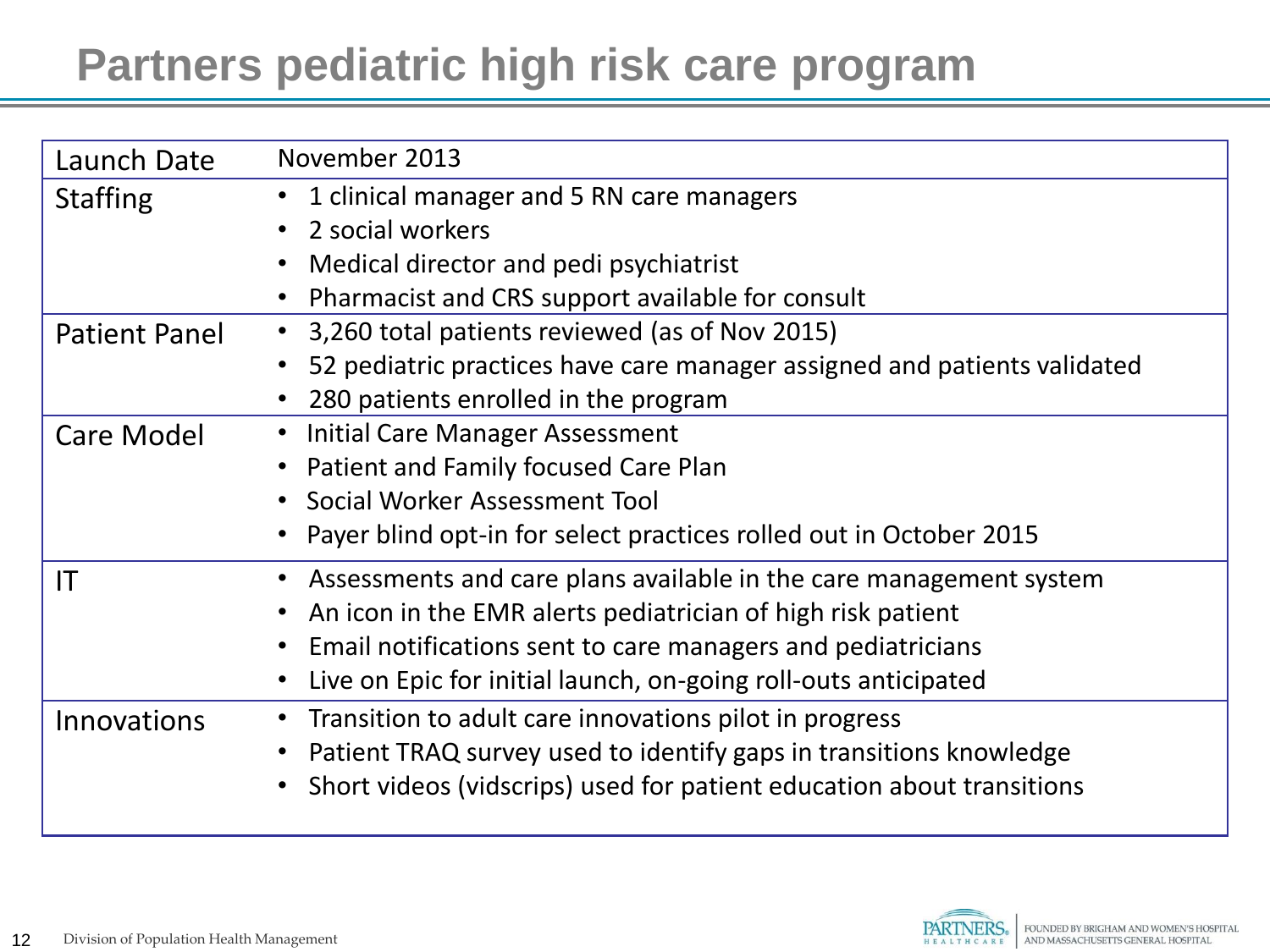- Improved clinical and patient-centered outcomes and health utilization savings with care coordination services for those with chronic conditions
- Savings in the healthcare system:
	- **Decreasing preventable morbidity**
	- Decreasing ED and hospital utilization
	- Savings from reducing duplicative care and gains in efficiency by primary care providers
- Savings outside the healthcare system:
	- Patient may achieve more in school
	- Parents more fully employed, more productive at work, and spend more time caring for their other children
- Measure patient experience to assure satisfaction and quality

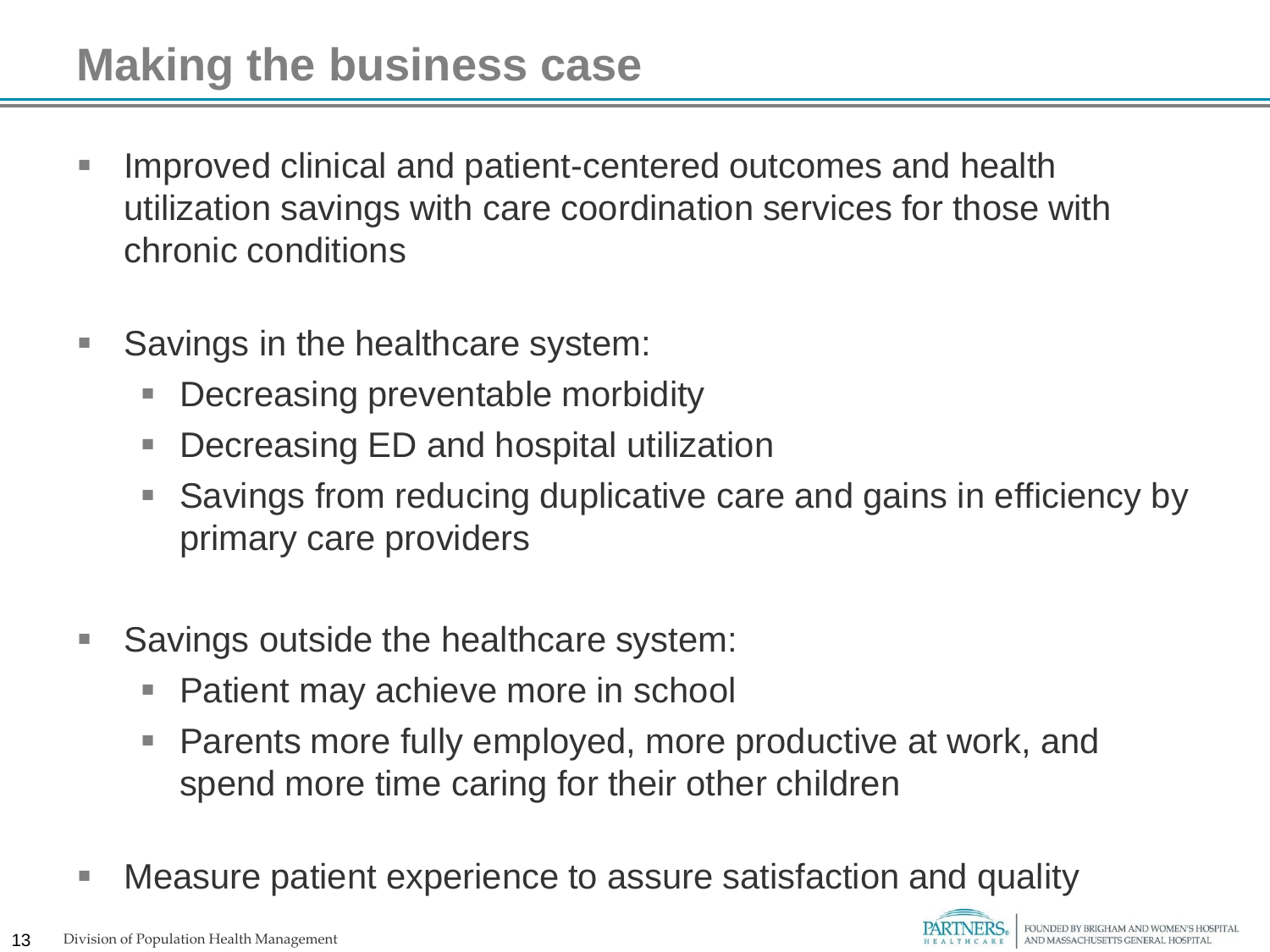## **Stakeholders**

- **Pediatricians and pediatric practices** 
	- Saved time in care coordination
	- **Help in preventing recurrence of flares of chronic symptoms**
	- Decreased frustration
	- Greater career satisfaction
- **Insurers** 
	- Improved communication and quality of care may decrease duplicative care, ED and hospital utilization
	- Although increase in ambulatory care, pharmacy and medical supplies – will make costs more predictable
- Community agencies
	- **Increase referrals, and ensure appropriate**
	- Help facilitate communication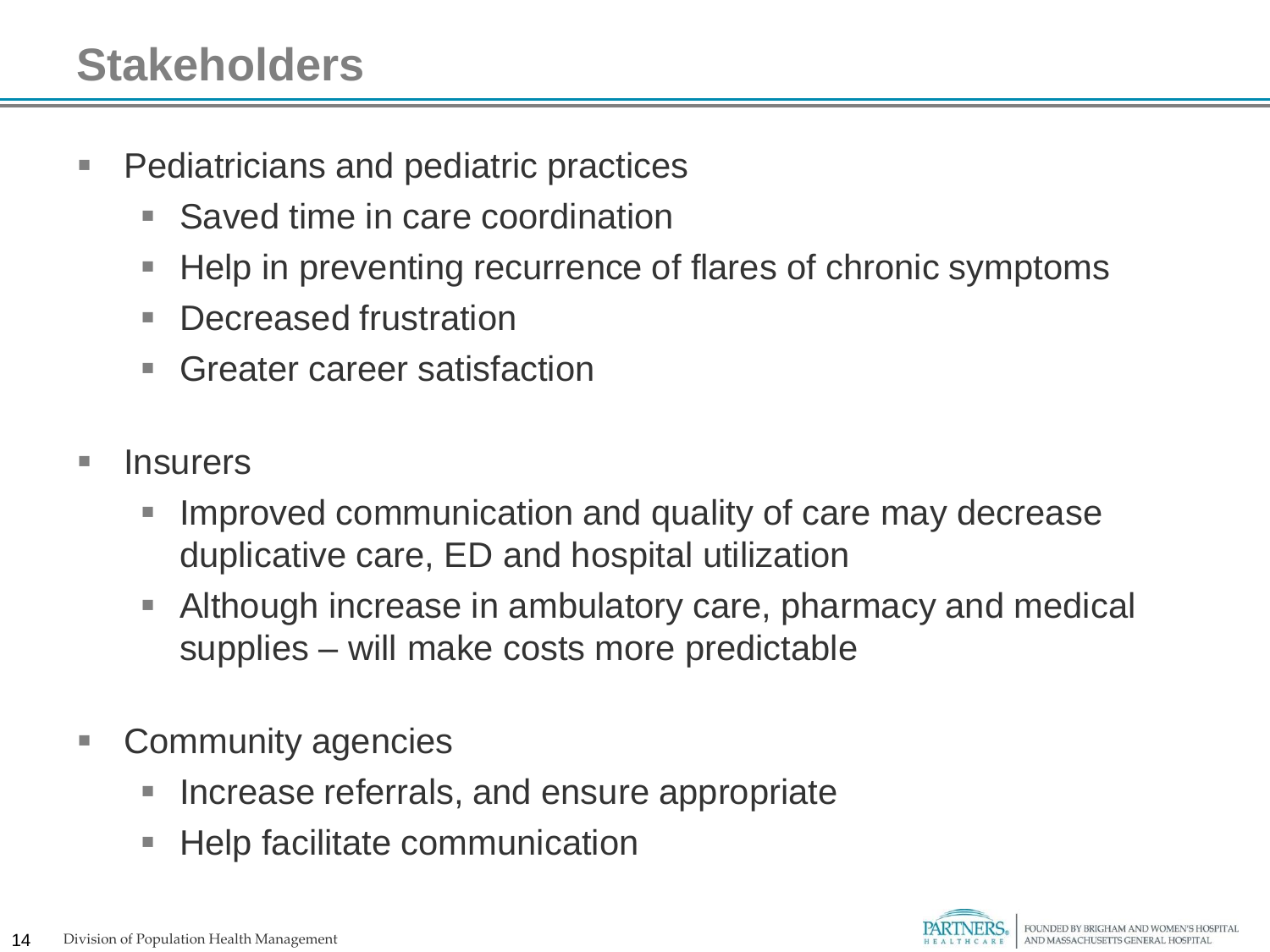### **Measurement and accountability**

- **Incorporate incentive payments to practices**
- Use patient experience (e.g. PCMH and CAHPS) to benchmark practices and reward practices
- **Risk adjust hospitalizations and emergency room use**
- Develop patient- and family-centered quality of care measures
- Clearly define expectations for shared chare coordinators and align with payment and evaluation sources